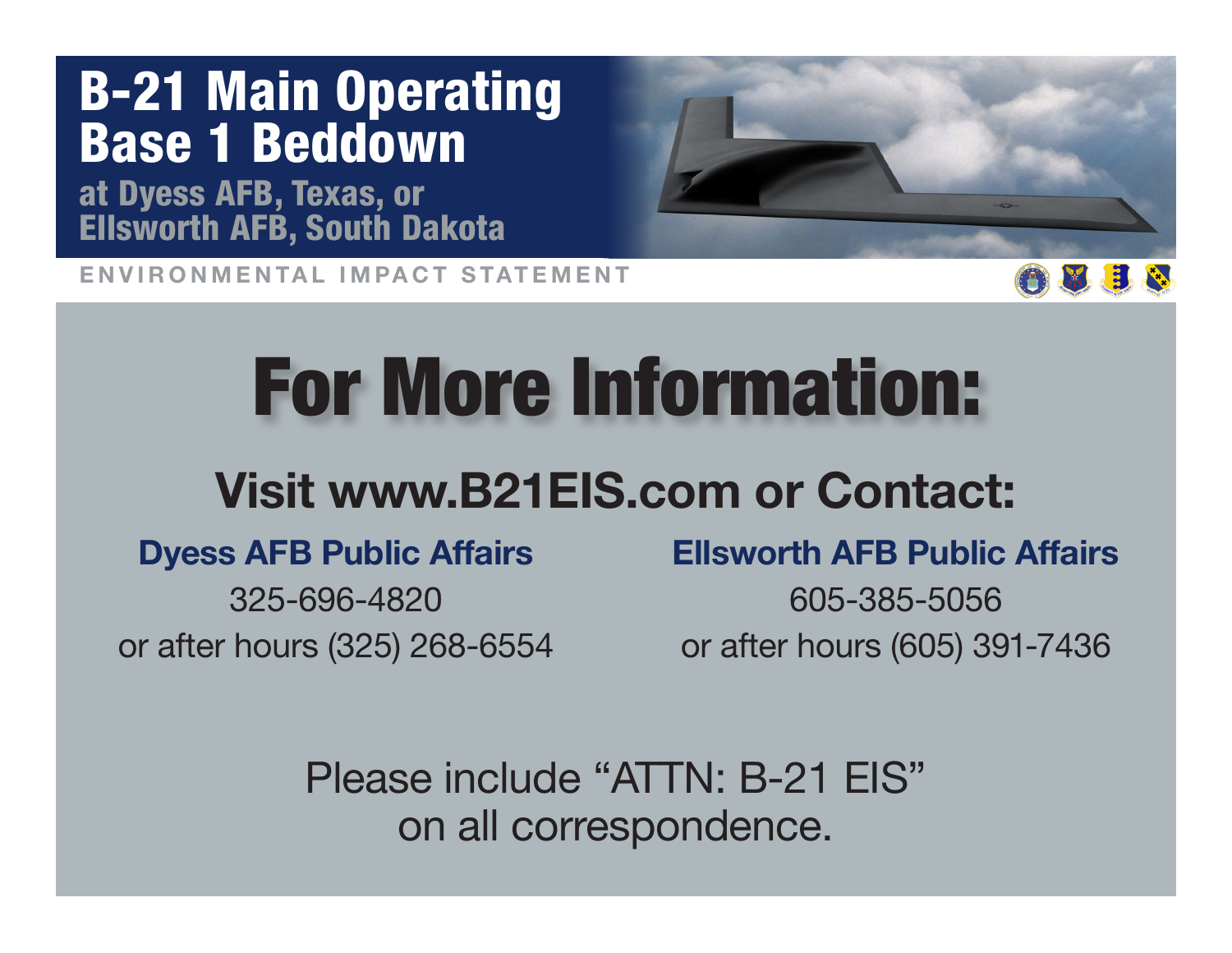at Dyess AFB, Texas, or Ellsworth AFB, South Dakota

ENVIRONMENTAL IMPACT STATEMENT



## Privacy Act Advisory

Private addresses provided will be compiled to develop the mailing list for those individuals requesting copies of the Environmental Impact Statement (EIS) document. However, only the names of the individuals making comments and specific comments will be included in the EIS document. Personal home addresses and phone numbers will not be published in the EIS document.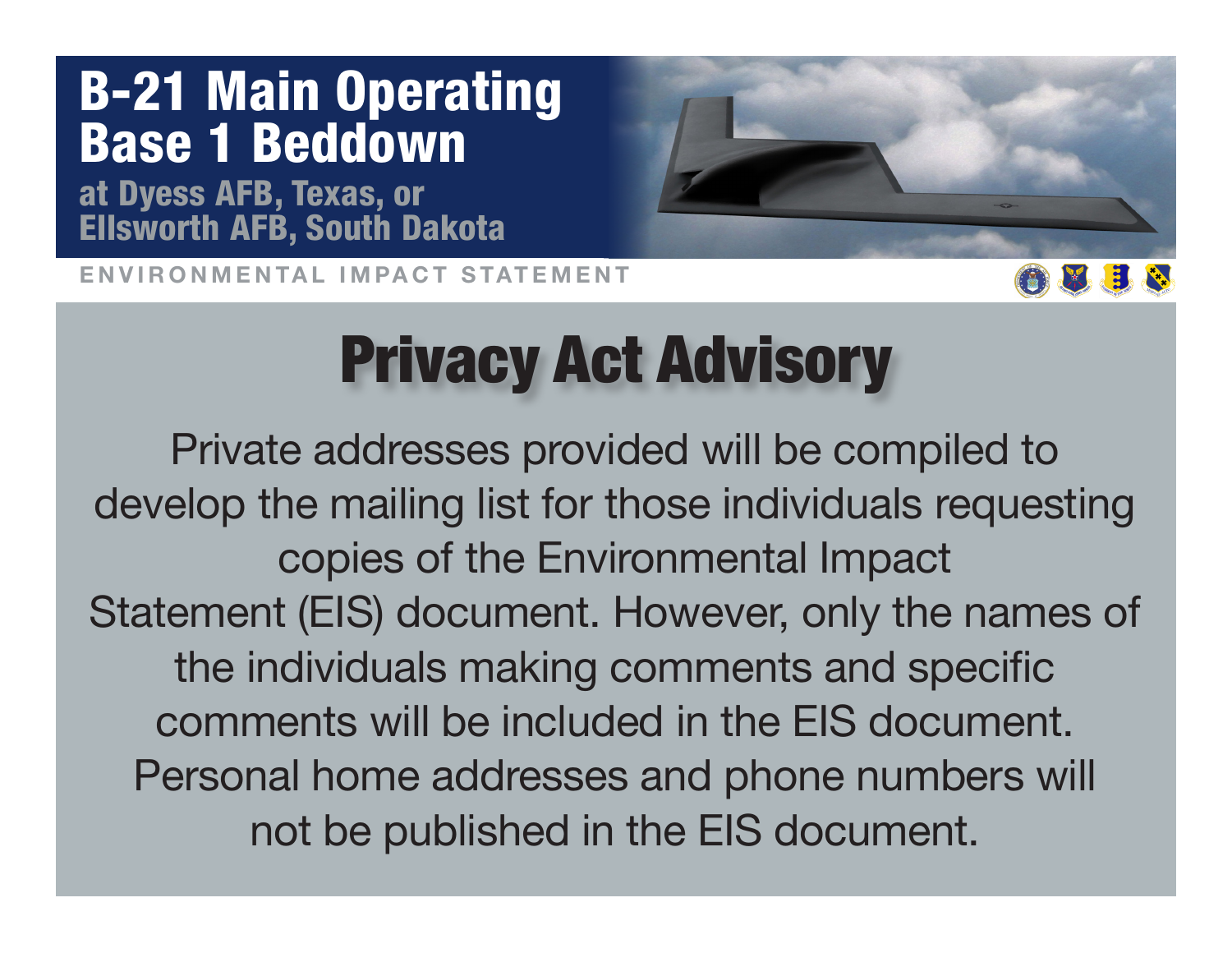at Dyess AFB, Texas, or Ellsworth AFB, South Dakota

ENVIRONMENTAL IMPACT STATEMENT



## Keys to Making Effective Comments:

- $\star$  Focus your comments on reasonable alternatives and potential environmental issues.
- $\star$  Let us know what environmental and community factors you consider important for analysis in the Draft Environmental Impact Statement (EIS).
- $\star$  Submit comments that are clear. concise, and relevant to the project.
- $\star$  Provide constructive solutions with documentation or resources to support your comments or recommendations.
- $\star$  Substantive comments are most effective and are those that suggest analysis, methodologies, or provide information for study in the Draft EIS; or that identify potential impacts, reasonable alternatives, or feasible mitigation.
- $\star$  Non-substantive comments are those that express a conclusion, an opinion, a vote for or against the proposed action or a particular alternative, or otherwise state a personal preference or opinion.